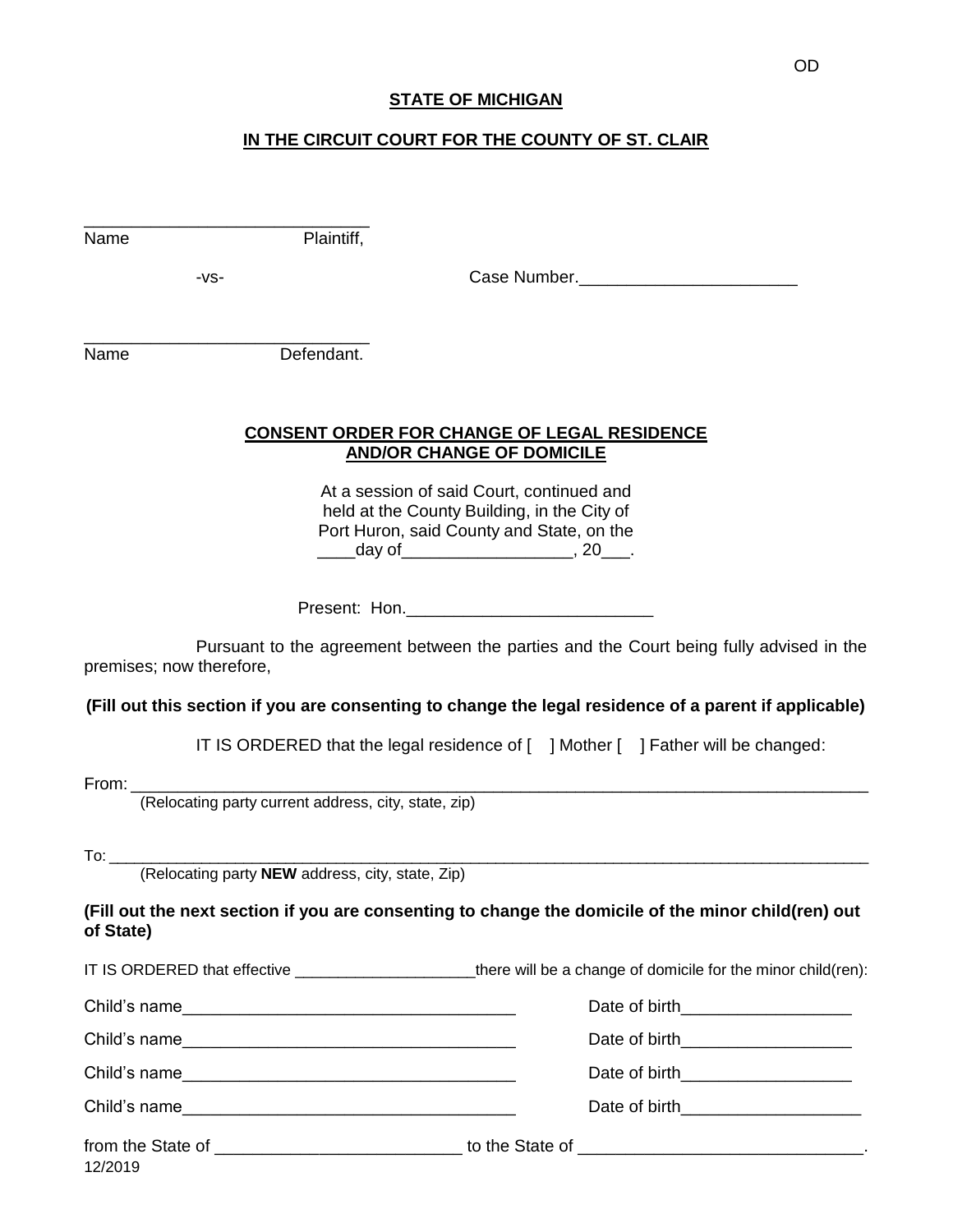Further, the domicile of the minor children will not be changed from said State without permission from the court unless the change of domicile is to return the minor children to the State of Michigan. If the residence of the minor children is again in Michigan, the Friend of the Court should be immediately notified in writing. If the custodial parent wishes to move the minor children to reside in a State other than Michigan, Court permission must again be granted prior to the change in domicile.

IT IS FURTHER ORDERED that if custodial parent returns the domicile of the minor child(ren) to Michigan within 200 miles of the non-custodial parent, the prior parenting time order in effect at the time the change of domicile was granted is re-instated and in full force and effect. If the domicile of the minor child is returned to the State of Michigan, but greater than 200 miles from the non-custodial parent, the standard longdistance parenting time schedule shall be followed. Change in parenting time schedule shall be effective the date the custodial parent again resides in the State of Michigan. The custodial parent is to notify Friend of the Court in writing the date domicile of the minor child is returned to the State of Michigan and the new address.

IT IS FURTHER ORDERED that parenting time will be:

- [ ] Remain as previously court ordered.
- [ ] Agreed upon between the parents.
- [ ] According to the St. Clair County Friend of the Court Long Distance Parenting Guideline as follows:
	- **EASTER/SPRING BREAK** will be alternated in its entirety. Father shall have the entire break in all evennumbered years and mother shall have the entire break in all odd-numbered years.
	- **CHRISTMAS/WINTER BREAK** will be alternated in its entirety. Father will have the entire break in all evennumbered years and mother will have the entire break in all odd-numbered years.
	- **SUMMER/SCHOOL BREAK:** The non-custodial parent will have summer parenting time for a period consisting of five (5) consecutive weeks during the summer school break. In the even-numbered years, the summer break will begin the first Sunday after school has concluded for five (5) consecutive weeks. In oddnumbered years, the summer parenting time will occur in the second half of the break but the child(ren) must be returned to the custodial parent five (5) days prior to the beginning of the school year.
	- **TELEPHONE CONTACT:** The non-custodial parent will be allowed telephone contact with the child(ren), at their expense, provided the calls are made at age appropriate times and are for the purpose of maintaining the relationship between parent and child(ren).
	- The custodial parent will allow parenting time whenever the non-custodial parent is in the geographical area where the child(ren) resides or whenever the child(ren) is in the geographical area where the non-custodial parent resides, upon reasonable advance notice.

\_\_\_\_\_\_\_\_\_\_\_\_\_\_\_\_\_\_\_\_\_\_\_\_\_\_\_\_\_\_\_\_\_\_\_\_\_\_\_\_\_\_\_\_\_\_\_\_\_\_\_\_\_\_\_\_\_\_\_\_\_\_\_\_\_\_\_\_\_\_\_\_\_\_\_\_\_\_\_\_\_\_

\_\_\_\_\_\_\_\_\_\_\_\_\_\_\_\_\_\_\_\_\_\_\_\_\_\_\_\_\_\_\_\_\_\_\_\_\_\_\_\_\_\_\_\_\_\_\_\_\_\_\_\_\_\_\_\_\_\_\_\_\_\_\_\_\_\_\_\_\_\_\_\_\_\_\_\_\_\_\_\_\_\_

\_\_\_\_\_\_\_\_\_\_\_\_\_\_\_\_\_\_\_\_\_\_\_\_\_\_\_\_\_\_\_\_\_\_\_\_\_\_\_\_\_\_\_\_\_\_\_\_\_\_\_\_\_\_\_\_\_\_\_\_\_\_\_\_\_\_\_\_\_\_\_\_\_\_\_\_\_\_\_\_\_\_

\_\_\_\_\_\_\_\_\_\_\_\_\_\_\_\_\_\_\_\_\_\_\_\_\_\_\_\_\_\_\_\_\_\_\_\_\_\_\_\_\_\_\_\_\_\_\_\_\_\_\_\_\_\_\_\_\_\_\_\_\_\_\_\_\_\_\_\_\_\_\_\_\_\_\_\_\_\_\_\_\_\_

[ ] Specific as follows: \_\_\_\_\_\_\_\_\_\_\_\_\_\_\_\_\_\_\_\_\_\_\_\_\_\_\_\_\_\_\_\_\_\_\_\_\_\_\_\_\_\_\_\_\_\_\_\_\_\_\_\_\_\_\_\_\_\_\_\_\_\_

IT IS FURTHER ORDERED that this order is entered based on the parties agreement, which the court finds is in the best interests of the child(ren), This order is not the result of Mediation, a Resolution Conference or any other form of Alternative Dispute Resolution. If either party experiences a change in circumstance or they no longer are in agreement regarding parenting time a motion to modify parenting time must be filed with the court.

IT IS FURTHER ORDERED either party is prohibited from exercising parenting time in a foreign country/nation that is not a party to the Hague Convention on the civil aspects of international child abduction, unless both parents provide the court with written consent to allow a parent to exercise parenting time in a country/nation that is not a party to this convention.